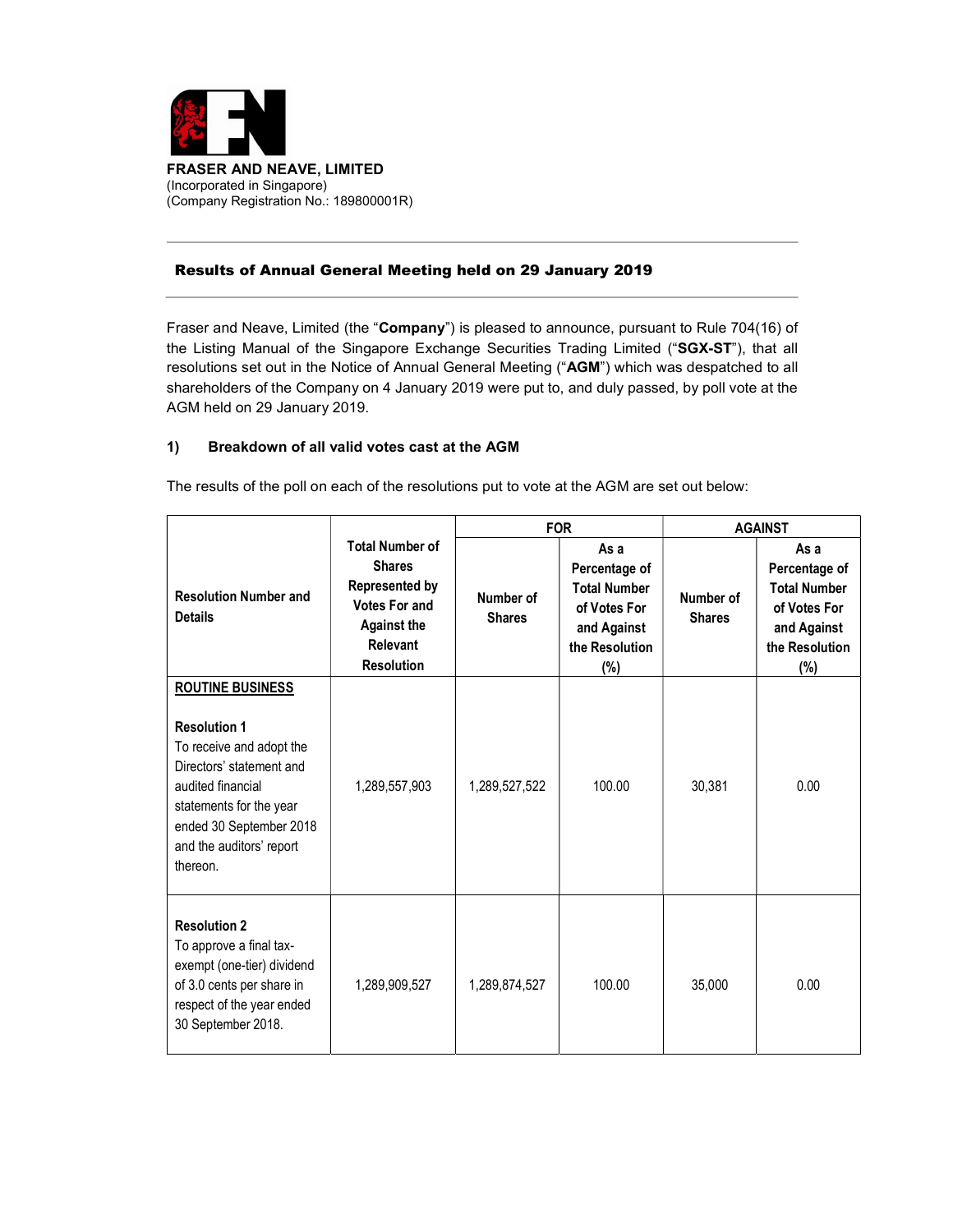|                                                                                                                                                  |                                                                                                                                                 | <b>FOR</b>                 |                                                                                                         | <b>AGAINST</b>             |                                                                                                      |
|--------------------------------------------------------------------------------------------------------------------------------------------------|-------------------------------------------------------------------------------------------------------------------------------------------------|----------------------------|---------------------------------------------------------------------------------------------------------|----------------------------|------------------------------------------------------------------------------------------------------|
| <b>Resolution Number and</b><br><b>Details</b>                                                                                                   | <b>Total Number of</b><br><b>Shares</b><br><b>Represented by</b><br><b>Votes For and</b><br><b>Against the</b><br>Relevant<br><b>Resolution</b> | Number of<br><b>Shares</b> | As a<br>Percentage of<br><b>Total Number</b><br>of Votes For<br>and Against<br>the Resolution<br>$(\%)$ | Number of<br><b>Shares</b> | As a<br>Percentage of<br><b>Total Number</b><br>of Votes For<br>and Against<br>the Resolution<br>(%) |
| Resolution 3(a)<br>To re-appoint Director:<br>Mr Charoen<br>Sirivadhanabhakdi                                                                    | 1,289,566,234                                                                                                                                   | 1,289,350,643              | 99.98                                                                                                   | 215,591                    | 0.02                                                                                                 |
| <b>Resolution 3(b)</b><br>To re-appoint Director:<br>Tengku Syed Badarudin<br>Jamalullail                                                        | 1,289,317,671                                                                                                                                   | 1,289,221,680              | 99.99                                                                                                   | 95,991                     | 0.01                                                                                                 |
| <b>Resolution 3(c)</b><br>To re-appoint Director:<br>Mr Koh Poh Tiong                                                                            | 1,289,336,319                                                                                                                                   | 1,289,135,089              | 99.98                                                                                                   | 201,230                    | 0.02                                                                                                 |
| <b>Resolution 3(d)</b><br>To re-appoint Director:<br>Mr Chotiphat Bijananda                                                                      | 1,289,566,043                                                                                                                                   | 1,289,550,404              | 100.00                                                                                                  | 15,639                     | 0.00                                                                                                 |
| <b>Resolution 4</b><br>To approve Directors' fees of<br>up to S\$2,000,000 payable by<br>the Company for the year<br>ending 30 September 2019.   | 1,289,181,094                                                                                                                                   | 1,289,139,424              | 100.00                                                                                                  | 41,670                     | 0.00                                                                                                 |
| <b>Resolution 5</b><br>To re-appoint KPMG LLP as<br>the auditors of the Company<br>and to authorise the Directors<br>to fix their remuneration.  | 1,289,237,022                                                                                                                                   | 1,289,221,641              | 100.00                                                                                                  | 15,381                     | 0.00                                                                                                 |
| <b>SPECIAL BUSINESS</b><br><b>Resolution 6</b><br>To authorise the Directors to<br>issue shares and to make or<br>grant convertible instruments. | 1,289,547,823                                                                                                                                   | 1,275,071,276              | 98.88                                                                                                   | 14,476,547                 | 1.12                                                                                                 |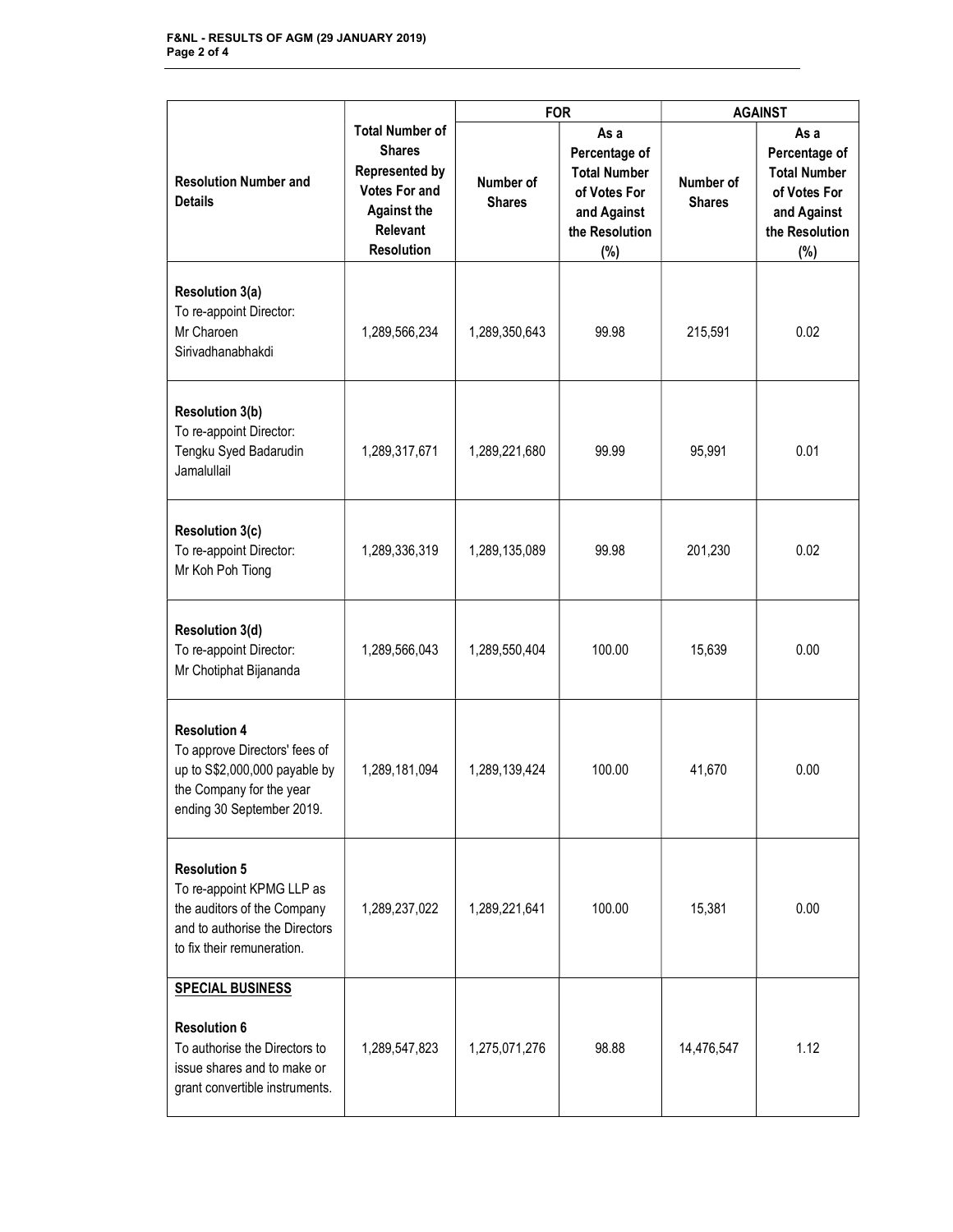|                                                                                                                                                                             |                                                                                                                                                 | <b>FOR</b>                 |                                                                                                      | <b>AGAINST</b>             |                                                                                                      |
|-----------------------------------------------------------------------------------------------------------------------------------------------------------------------------|-------------------------------------------------------------------------------------------------------------------------------------------------|----------------------------|------------------------------------------------------------------------------------------------------|----------------------------|------------------------------------------------------------------------------------------------------|
| <b>Resolution Number and</b><br><b>Details</b>                                                                                                                              | <b>Total Number of</b><br><b>Shares</b><br><b>Represented by</b><br><b>Votes For and</b><br><b>Against the</b><br>Relevant<br><b>Resolution</b> | Number of<br><b>Shares</b> | As a<br>Percentage of<br><b>Total Number</b><br>of Votes For<br>and Against<br>the Resolution<br>(%) | Number of<br><b>Shares</b> | As a<br>Percentage of<br><b>Total Number</b><br>of Votes For<br>and Against<br>the Resolution<br>(%) |
| <b>Resolution 7</b><br>To authorise the Directors to<br>allot and issue shares<br>pursuant to the F&N<br>Restricted Share Plan and/or<br>the F&N Performance Share<br>Plan. | 1,288,754,488                                                                                                                                   | 1,285,260,631              | 99.73                                                                                                | 3,493,857                  | 0.27                                                                                                 |
| <b>Resolution 8</b><br>To authorise the Directors to<br>allot and issue shares<br>pursuant to the Fraser and<br>Neave, Limited Scrip Dividend<br>Scheme.                    | 1,289,523,323                                                                                                                                   | 1,289,494,192              | 100.00                                                                                               | 29,131                     | 0.00                                                                                                 |
| Resolution 9 *<br>To approve the proposed<br>renewal of the mandate for<br>interested person<br>transactions.                                                               | 19,022,589                                                                                                                                      | 19,005,108                 | 99.91                                                                                                | 17,481                     | 0.09                                                                                                 |
| <b>Resolution 10</b><br>To approve the proposed<br>renewal of the share purchase<br>mandate.                                                                                | 1,289,394,273                                                                                                                                   | 1,289,379,692              | 100.00                                                                                               | 14,581                     | 0.00                                                                                                 |
| <b>Resolution 11</b><br>To approve the proposed<br>adoption of the F&N<br>Restricted Share Plan 2019.                                                                       | 1,288,377,069                                                                                                                                   | 1,284,915,862              | 99.73                                                                                                | 3,461,207                  | 0.27                                                                                                 |

Notes:

<sup>\*</sup> InterBev Investment Limited ("IBIL") and TCC Assets Limited ("TCCA"), who respectively hold 412,423,822 and 858,080,062 ordinary shares, and in total 1,270,503,884 ordinary shares representing 87.68% of the issued share capital of the Company, abstained from voting on Resolution 9. IBIL and TCCA are associates of Mr Charoen Sirivadhanabhakdi and Khunying Wanna Sirivadhanabhakdi, both controlling shareholders of the Company and interested persons in relation to Resolution 9.